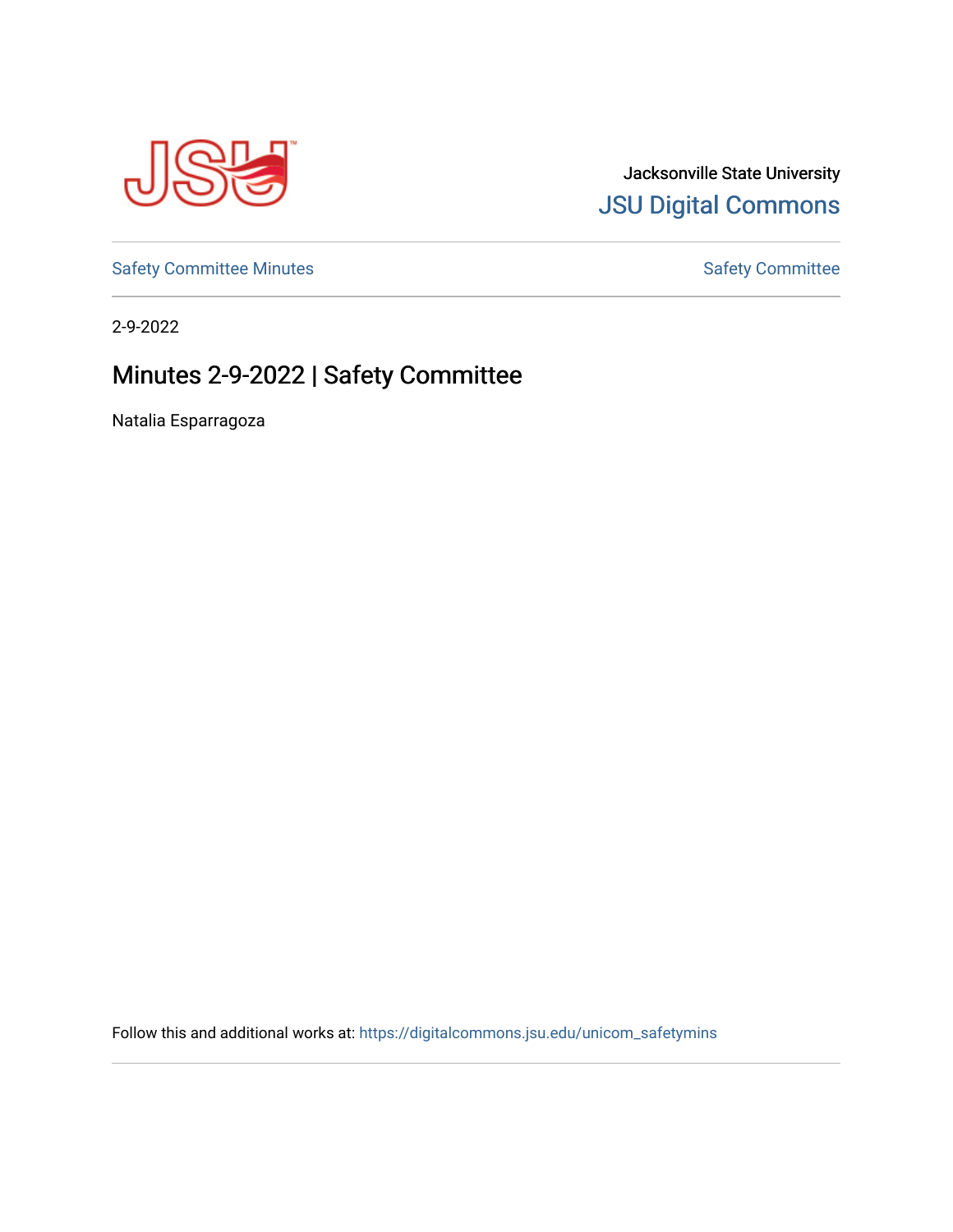

### Safety Committee 02/09/2022

Present: Charles T. Moore, III, Megan Meade, Bernice George, Michael Barton, Natalia Esparragoza, Andy Green, SGA VPSA, Avery Davis, Allison Casey, Justin Parker, Dusty Cowan, Sean Creech, Skip Clark, Brandy Russell, Elizabeth Morrow.

**Absent:** Brody Jones, Brooke Lyon, John Abraham Davis, Randy Blades, IT representative. **Guest(s):** N/A

| <b>Item</b>                                                           | <b>Discussion</b>                                                                                                                                                                                                                                                                                                                                                                                                                                                                  | <b>Decision/Action</b>                                                         |
|-----------------------------------------------------------------------|------------------------------------------------------------------------------------------------------------------------------------------------------------------------------------------------------------------------------------------------------------------------------------------------------------------------------------------------------------------------------------------------------------------------------------------------------------------------------------|--------------------------------------------------------------------------------|
| Call to order                                                         | Meeting was called to order at 2:35pm by Elizabeth Morrow. Members participated via Microsoft<br>Teams and in person at Military & Post-Traditional Student Services - Daugette Hall Basement                                                                                                                                                                                                                                                                                      |                                                                                |
| <b>Old Business</b>                                                   |                                                                                                                                                                                                                                                                                                                                                                                                                                                                                    |                                                                                |
| <b>Safety Committee</b><br>January meeting minutes                    | Approved by the committee.                                                                                                                                                                                                                                                                                                                                                                                                                                                         | Ms. Esparragoza will send document to<br>be uploaded in Digital Commons portal |
| <b>McClellan Center</b><br>Evacuation plan $1^{st}$ & $2^{nd}$ floors | Approved by the committee.                                                                                                                                                                                                                                                                                                                                                                                                                                                         | Ms. Esparragoza will send document to<br>be uploaded in Digital Commons portal |
| <b>School of Science</b>                                              | Collection and disposal of hazardous waste pick up.                                                                                                                                                                                                                                                                                                                                                                                                                                | Waiting quotes from vendors                                                    |
| <b>Drama Department</b><br><b>Scissor Lift purchase</b>               | ETA for new scissor lift.                                                                                                                                                                                                                                                                                                                                                                                                                                                          | Waiting updates from vendor.                                                   |
| Rifle team<br>Rifle range lead exposure                               | Mr. Charles Moore provided an update on the project. Currently working on design parameters,<br>procurement, and installation with Whorton Engineering and Mr. Moses. Engineer, Randy Whorton,<br>provided a design parameter to be stablish in the space and it is defined as:<br>a) Increase the airflow volume to more than double<br>b) Add a filtration to ensure the lead is not going out, either in recirculated form or as exhaust air, to<br>the environment.            | Work in progress. More information to<br>come once available from Mr. Moore.   |
| McGee Hall<br>Compressed air 2nd floor removal                        | Mr. Charles Moore and Mr. Tony Hulsey will determine a schedule to complete project when the<br>building is empty.<br>Ms. Bernice George notified that there are not laboratory activities on Fridays for the Chemistry<br>department and may be an opportunity to use Fridays to work on the project.                                                                                                                                                                             | Work in progress. More information to<br>come once available from Mr. Moore.   |
| $AEDs -$<br>New purchase                                              | Mr. Barton notifies that he is currently waiting for updates on budget allocation to purchase new<br>AEDs to be allocated on all JSU housing facilities in addition to maintenance funds. Mr. Moore is<br>currently developing an inventory checklist for Public Safety staff to have control and records of<br>AEDs (Serial number, expiration dates for batteries, expiration dates for pads, locations, quantities,<br>among others.) with the help of Mr. Clark and Mr. Barton | Work in progress. More information to<br>come once available from Mr. Barton.  |
| Emergency response vehicles                                           | AEDs for emergency response vehicles are ready for pick up.                                                                                                                                                                                                                                                                                                                                                                                                                        | Mr. Barton and Mr. Moore will<br>coordinate time.                              |